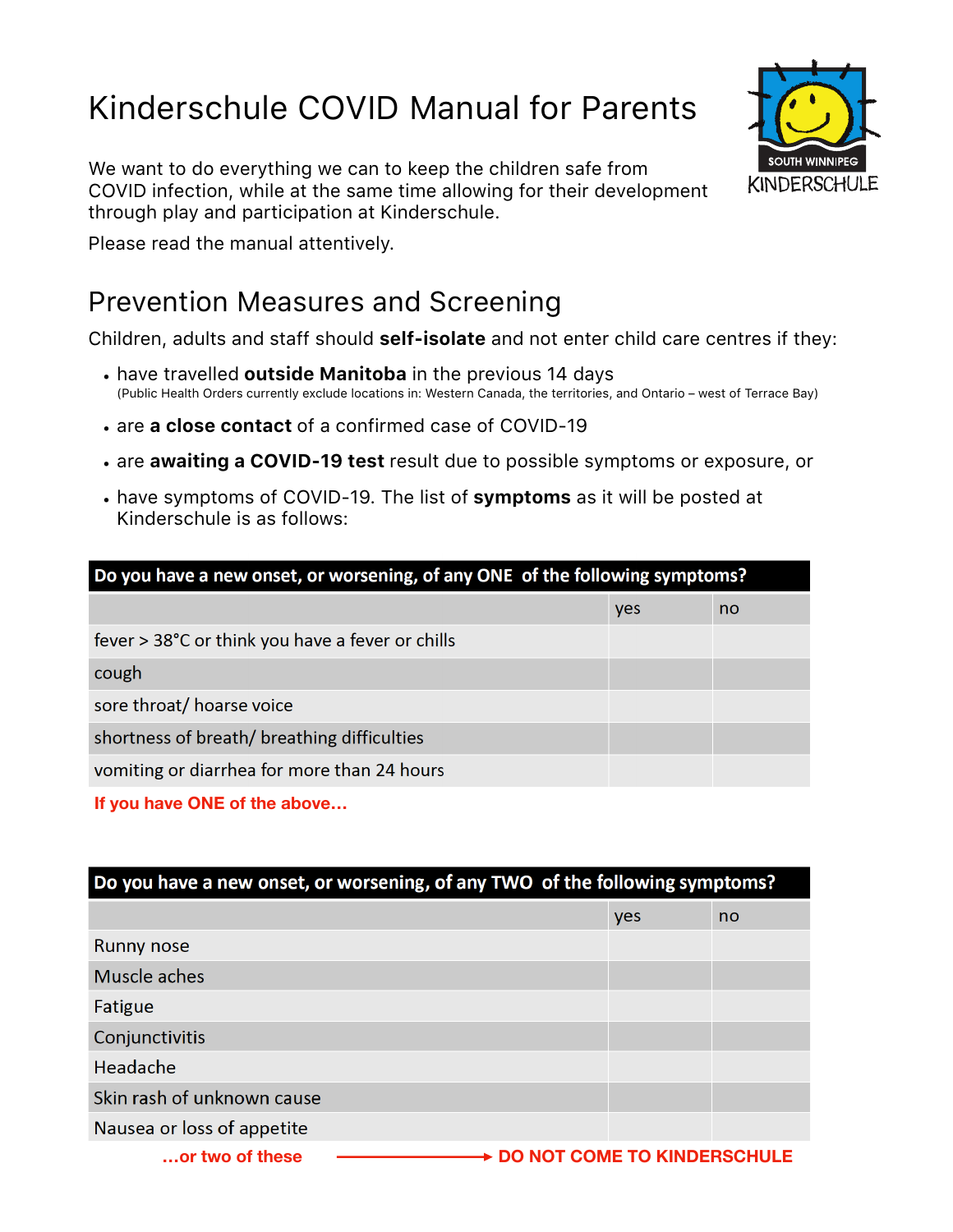This reflects the current COVID assessment tool on the provincial website: **[https://manitoba.ca/asset\\_library/en/coronavirus/covid19\\_screening\\_checklist.pdf](https://manitoba.ca/asset_library/en/coronavirus/covid19_screening_checklist.pdf)** 

Anyone who is unsure whether they or their child should be tested and self-isolate, please use the COVID-19 Screening Tool at:

#### **https://sharedhealthmb.ca/covid19/screening-tool/**

All families must monitor their child(ren) daily for symptoms before sending them to Kinderschule. A child who meets any of the exclusion criteria will not be admitted to the centre and will be advised to **immediately isolate** and consult Health Links.

**Those with the above symptoms should be tested, and if negative for COVID-19 they can return 24 hours after symptoms resolve. If individuals choose not to be tested, they should isolate for 14 days from symptom onset, and may return if symptoms have resolved at that time.**

Parents/guardians are **asked daily** to confirm that their child has no symptoms and is not otherwise required to self-isolate. Kinderschule is not required to screen children for specific symptoms or take temperatures of children upon arrival.

- A chronic stable cough, sneeze, runny nose, or nasal congestion that is unchanged and clearly linked to a known medical condition such as asthma or allergies is **not** an absolute requirement for exclusion.
- As well, children who are crying or teething can exhibit a runny nose.
- Changing or worsening of chronic symptoms requires isolation and contacting Health Links.

When in doubt, we will err on the side of caution, exclude the child and advise the parent/guardian to contact Health Links or their health care provider.

Guidelines may change based on emerging circumstances and information from public health officials.

# Drop off and Pick up

To minimize the number of individuals entering the facility, please have only **one family member** pickup and drop off your child(ren).

Adults are asked to bring a **mask** to Kinderschule, as it is not possible to maintain physical distancing of two metres at all times during drop off and pick up due to the narrow halls. We request that the mask be used when others are present, just to put everyone at ease. We have arranged for **distanced changing spaces** for the children, as outlined below.

During the changing time with the child, when at two meters distance from others, the mask could be removed (without contamination as we've all learned).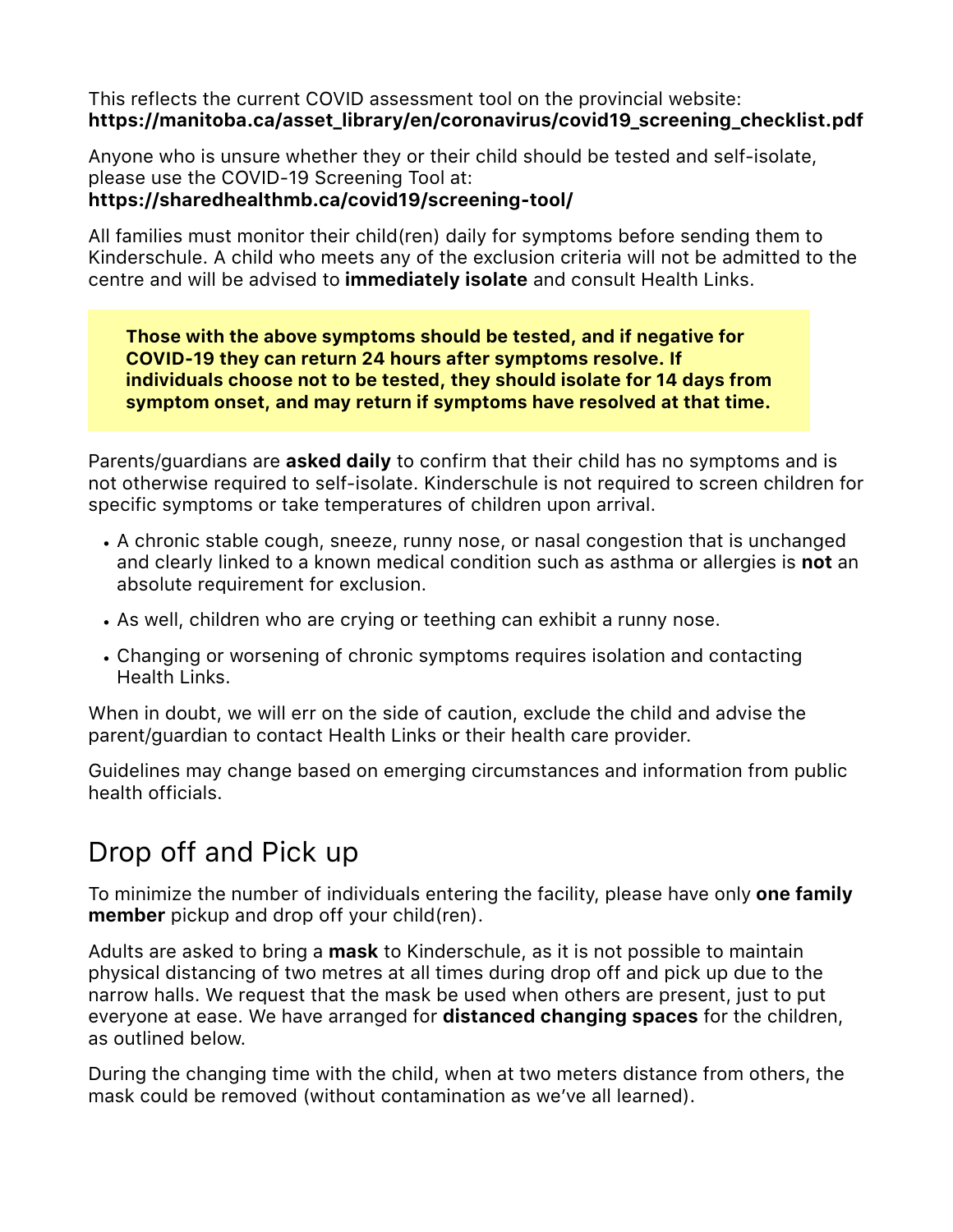#### **DROP OFF PROCEDURE — as of 8:30am**

- A single parent or guardian arrives with one or two children.
- Enter and wash and dry hands at the sink in the arrival hallway (new sink). Proceed to the cubby for the child if no parents are within one meter. Otherwise, just wait.
- Remove adult's and child(ren)'s outside shoes at the cubby, and collect child(ren)'s indoor shoes.
- Proceed with the child(ren)'s indoor shoes to a **"Designated Changing Area"**
- Help the children change, and give them their snack and water to carry into the classroom. Now they are ready.
- Enter to hallway to the Kinderschule Classroom only **when other adults have left**.
- Greet the Kinderschule staff at our new Dutch Door for the requisite questioning. And to say hello!
- Parent/Guardian retrieves their shoes from the cubby area when no other parent are within one meter, and proceeds to exit via the regular entrance.

**Designate Changing Areas** will be labeled. Two are on the long bench in the hallway in front of the Kinderschule classroom. Two will be on the couches in the gym. Further areas for changing are available in the gym.

#### **PICK UP PROCEDURE — as of 11:20am**

- A single parent or guardian arrives at Kinderschule and washes hands at the sink in the arrival hallway (new sink).
- Knock at the gym door (or classroom if children are there) and Kinderschule staff will bring your child out to go home, so long as only one other child is still getting ready at the cubbies. Otherwise, please wait beside the sink after knocking.
- Change child(ren) into outdoor shoes at one of the two 'designated changing areas' on the long bench.
- Collect any of the child(ren)'s items from their cubby and proceed upstairs to finish putting on all other outerwear. Only one family should change in the upstairs landing at any time. Otherwise, please wait near the top of the stairs.

Children will essentially be coming into the classroom one at a time, and leaving the classroom one at a time. We ask for your patience as we adapt to this routine.

#### **This Procedure will be posted.**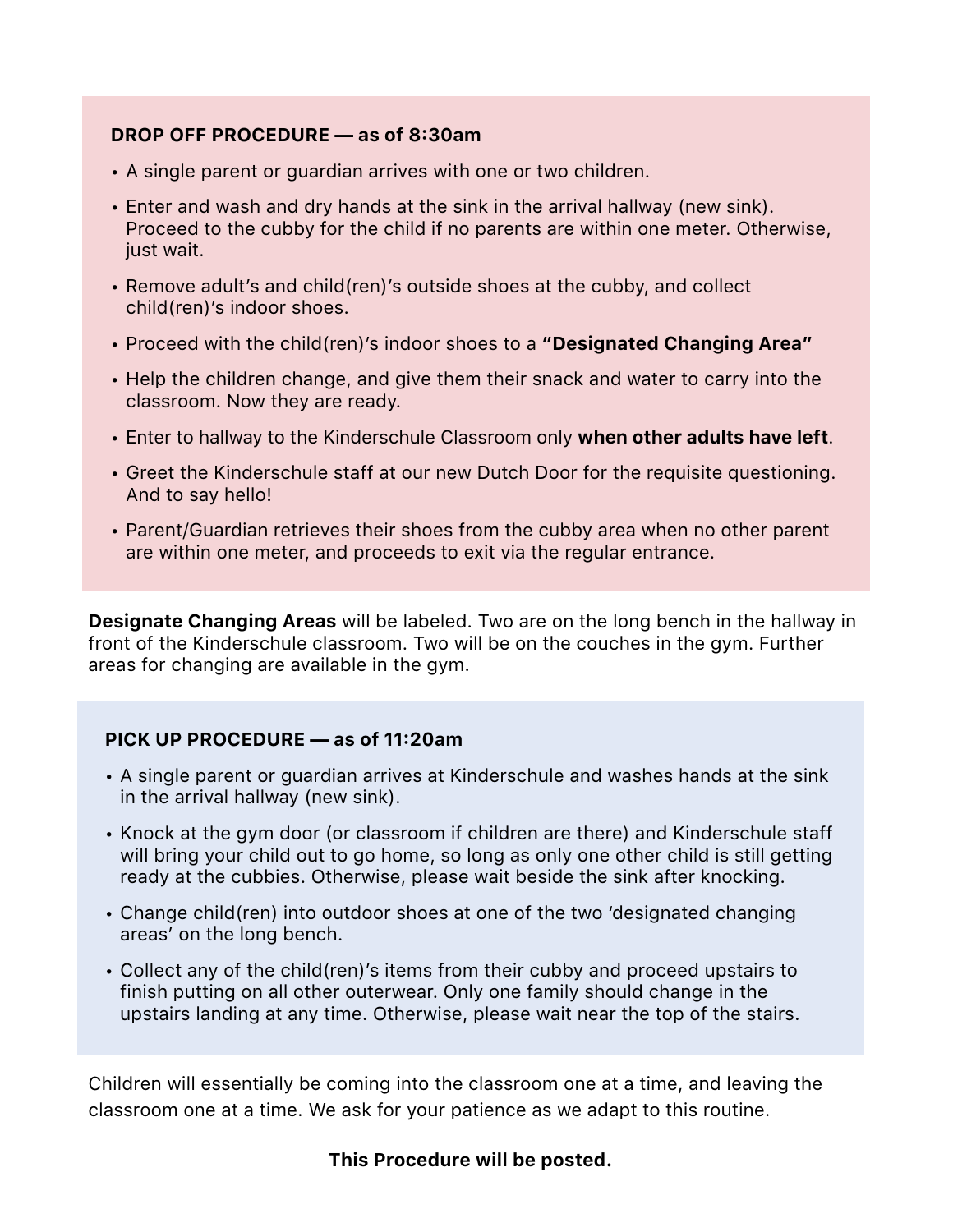### Visitor Access

Visitors or volunteers are permitted at Kinderschule, but must adhere to physical distancing (2 meters) and recommended hygiene practices when on the premises. As it is recommended that volunteering be limited, we will likely have little volunteer activity.

### Public Health Measures at Kinderschule

The most effective measures to reduce the spread of COVID-19 include separating people by maintaining physical distance and the use of physical barriers. However, these measures are not practical in child care settings. Most effective is to use a layered approach including multiple measures.

Kinderschule staff will consistently follow personal preventive practices (i.e., environmental cleaning, conducting frequent hand hygiene) that decrease the number of interactions while increasing the safety of interactions that occur.

Children with no symptoms should continue to be treated as they typically would be treated by staff, but with physical distancing in place as much as possible. Where possible, we will arrange spaces to encourage the recommended separation. For example, spacing children to avoid close contact during snack time, and assigning a designated chair and table for each child.

#### **HYGEINE PRACTICES**

Handwashing with soap and water for at least **20 seconds** is the recommended hand hygiene practice in child care. Children must engage in frequent hand hygiene, including but not limited to the following times:

- at the start of the day and before going home,
- after a diaper change,
- before eating/drinking,
- after getting hands dirty,
- after wiping nose or handling dirty tissues,
- after coughing, sneezing or blowing nose.

Alcohol-based hand sanitizer is not permitted for use by children at Kinderschule, but is available on site to be used by adults (staff, parents/ guardians). If hands are visibly soiled, they should be washed with soap and water rather than an alcohol-based hand sanitizer.

Respiratory etiquette will be modelled, taught and reinforced regularly. This includes coughing and sneezing into a tissue or sleeve, as well as proper and prompt disposal of any used tissues followed by hand hygiene.